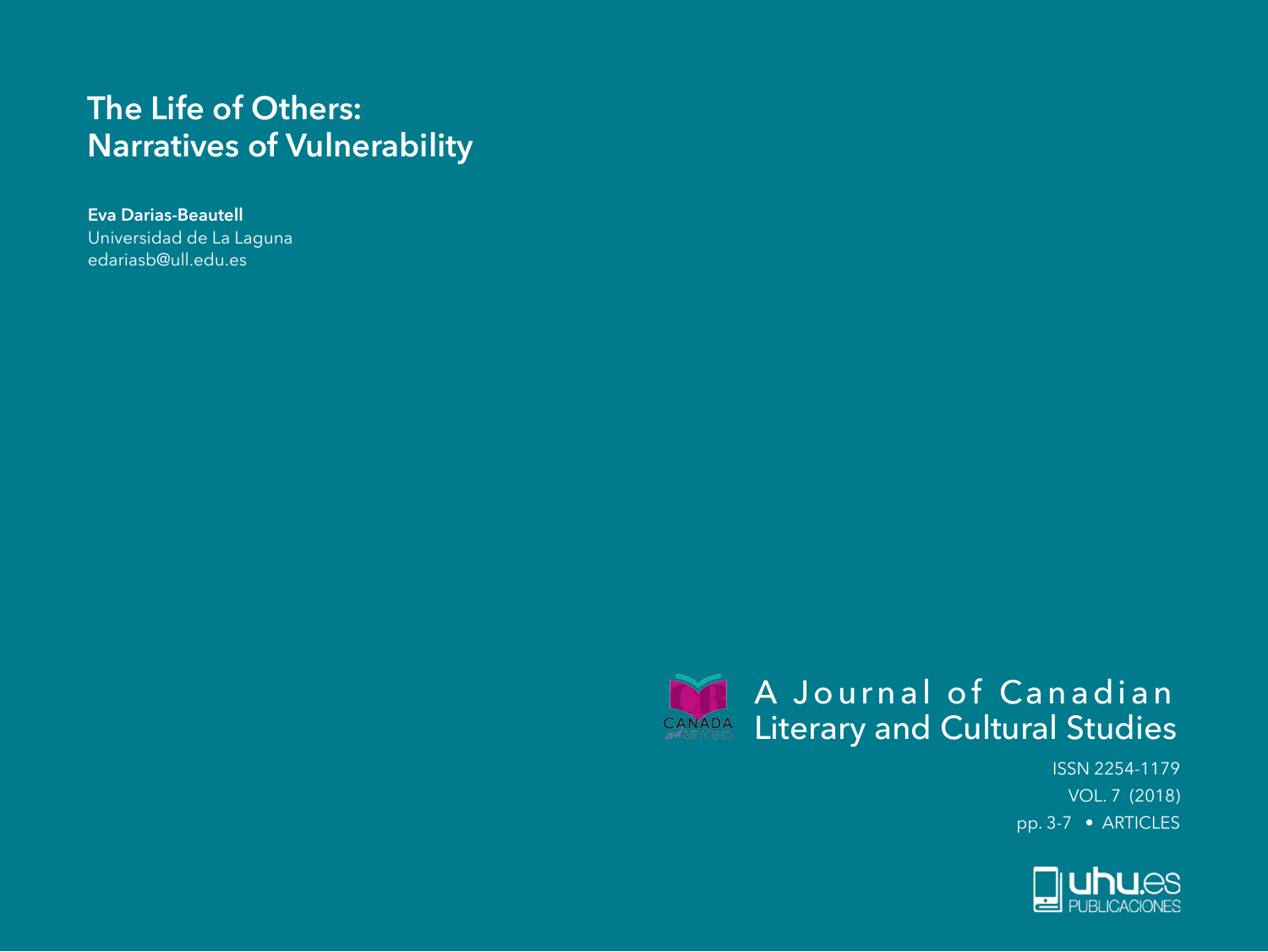## SUBMITTED:

5/03/2018

**Accepted:**

05/03/2018

# **Keywords**

Canadian literature; Canadian cultural studies; Vulnerability; Precariousness; Canadian fiction; Canadian film

# **Abstract**

This special issue of *Canada and Beyond* looks into contemporary Canadian cultural production in English through the Butlerian notions of vunerability and precarity. It aims to provide a critical view of the field with an emphasis on the discursive modes that address, critique or produce vulnerability on local and global scales.

D E

## **Resumen**

Este número especial de *Canada and Beyond* examina la producción cultural contemporánea canadiense en lengua inglesa bajo la lente de las nociones butlerianas de vulnerabilidad y precariedad. Su objetivo es proporcionar una visión del campo que enfatice los modos discursivos que analizan, critican, o producen vulnerabilidad a nivel local y global.

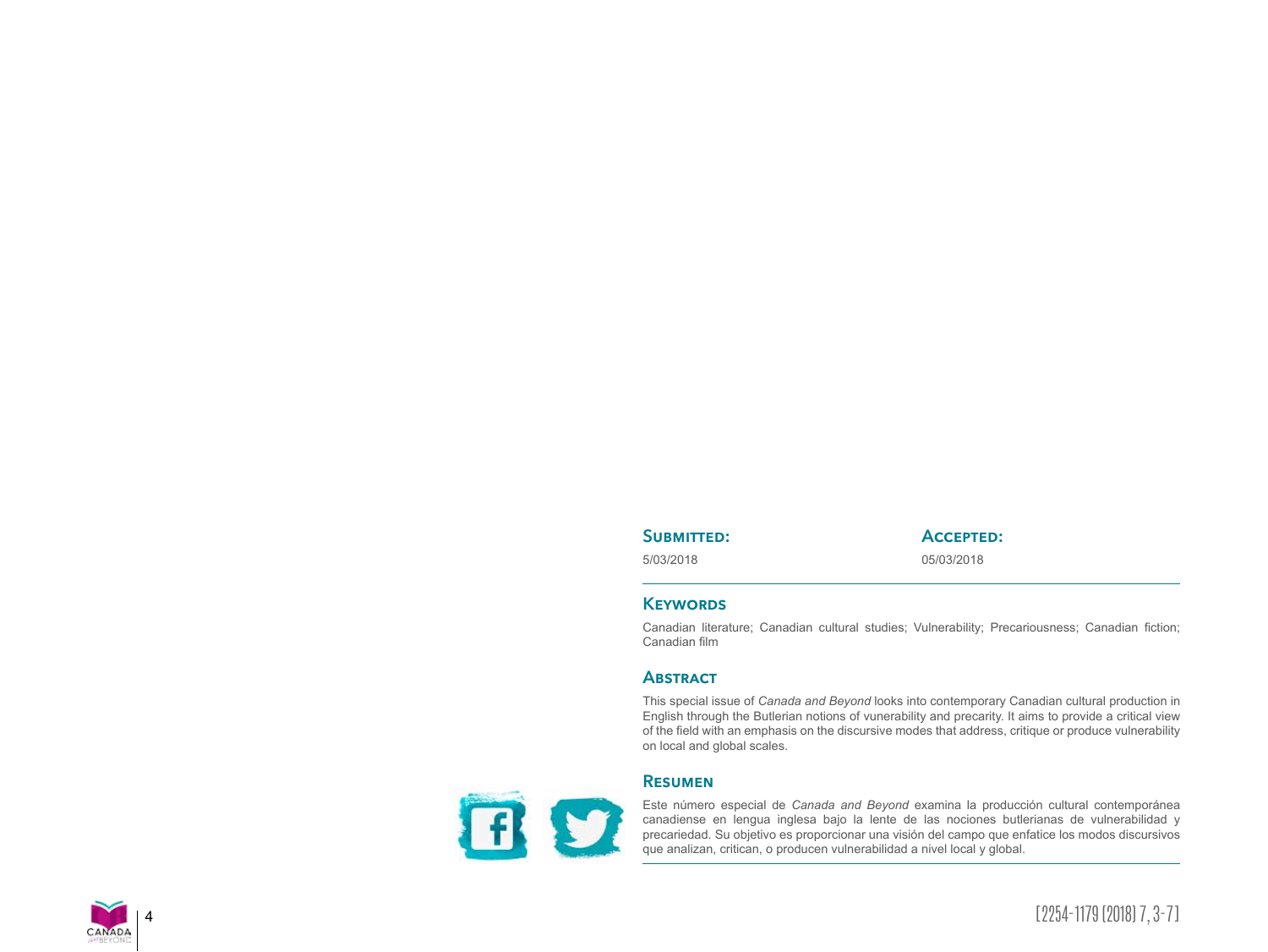This special issue of Canada and Beyond looks into contemporary Canadian cultural production in English through the Butlerian notions of vulnerability and precarity. It aims to provide a critical view of the field with an emphasis on the discursive modes that address, critique or produce vulnerability on local and global scales.

In her Levinasian discussion of the functioning of ethical obligations in the face of global and local forms of precarity, Judith Butler links the production of vulnerability to a situation of "up againstness" or "unwilled adjacency," of one's involvement in a relation of proximity that has not been chosen ("Precarious Life" 134). Vulnerability in those cases arises from the realization that "one's life is also the life of others", and that "the bounded and living appearance of the body is the condition of being exposed to the other, exposed to solicitation, seduction, passion, injury, exposed in ways that sustain us but also in ways that can destroy us" (141). Itself the site of production of various forms of violence and vulnerability, this adjacency can also trigger the affective and creative engagements necessary for action (134).

These issues are crucial in contemporary Canada, where debates over citizenship and social justice often take place within complex transnational, transcultural, and (post) colonial contexts as well as alongside the historical experiences of settlement and migration, with their contested forms of national or cultural belonging (see, for instance, Kamboureli and Kim). Additionally, Canada's humanitarian tradition is increasingly challenged by old and new conditions of global violence, environmental threats, and social and political unrest (see Thobani). Canadian literatures do not merely reflect on these conditions but engage with them, exploring the aesthetic possibilities of what could be thought of as a reconnection between the text and the world (see, for instance, Grace). How does cultural production articulate and propose strategies of resistance to the widespread production of vulnerability? Are the examples of resilience offered by Canadian literature, film, and visual arts able to reactivate ethical responsibility and political activism?

Contributors were invited to offer a critical examination of Canadian cultural production with special attention to these questions. We also invited research articles that would interpret the present condition of (un)willed adjacency in its real and metaphoric possibilities: that is, as a site of production of violence and vulnerability, but also (potentially) of lucid creativity, exposing, soliciting, seducing "in ways that sustain us but also in ways that can destroy us."

The following articles have been selected for publication in this special issue on the basis of their ability to engage with the topic, and the strength of their argument in so doing. They all provide valuable discussions of important issues such as ecological vulnerability,

colonial violence and indigenous activism, migration and war narratives, precarious labour, xenophobia and racism, emotional precarity, sexuality and desire, queer creativities, narrative ethics and the post-truth. Two articles employ explicitly comparative methodologies (Ganz and Orán Llarena). Whereas all six works show a tendency towards transdisciplinarity, two are specifically so by the very nature of their primary sources, dealing with a documentary narrative (Ganz) and a graphic novel (Díaz Cano). Three articles look into contemporary novels (Staels, Liu, Mikalson), while one is dedicated to the analysis of film (Orán LLarena). Together, they present a range of answers and open different entries into the complex issues posed by the CFP.

The first article, "'Now I Am Become Death': Japanese and Canadian Industrial Contamination in Michiko Ishimure's *Paradise in the Sea of Sorrow: Our Minamata Disease* and Thomas King's *The Back of the Turtle*," by Shoshannah Ganz, opens with a comparative discussion of the representation of ecological vulnerability in two important texts about the effects of mercury poisoning, one from Japan and the other from Canada; Ishimure's documentary work deals with the first incident of this type in Minamata Bay, Japan, caused by pollution from the nearby Chisso Corporation's factory in the 1950s, while King's fiction is concerned with the consequences of the mercury contamination resulting from the chemical process at the Dryden pulp and paper plant in the Indigenous community of Grassy Narrows, Ontario, in the 1970s. The analysis of the reclaiming of the previously polluted land for recreational purposes in King's novel vis-à-vis the actual recovery of Minamata city for the tourist industry proves the capacity of both texts to engage with the meaningful debates of post-industrial global literature. Moreover, by focusing on two specific incidents of contamination in two distant countries along with their lethal effects on the respective communities and through two very different texts, this article underscores the possibilities of literature and ecocriticism to work hand in hand with activists, journalists and community leaders to denounce ecological violence and produce an environmental consciousness at the planetary level.

Hilde Staels' "The Unsettling Portrayal of Migrant Existence in Rawi Hage's Urban Fiction" focuses on the vulnerability of the migrant body by reading Hage's novels *Carnival* (2012) and *Cockroach* (2008), both set in Montreal, through the visual device of the grotesque. Drawing on a Bakhtinian and postcolonial framework of theories of cultural and species hybridity as well as Julia Kristeva's work on abjection, this article relies on the grotesque as a function of subversion of ontological classifications and, as such, an effective instrument of socio-political critique for the migrant writer. Staels probes the notion of the human within the specific debate about the ethical values of Canada's official multicultur-

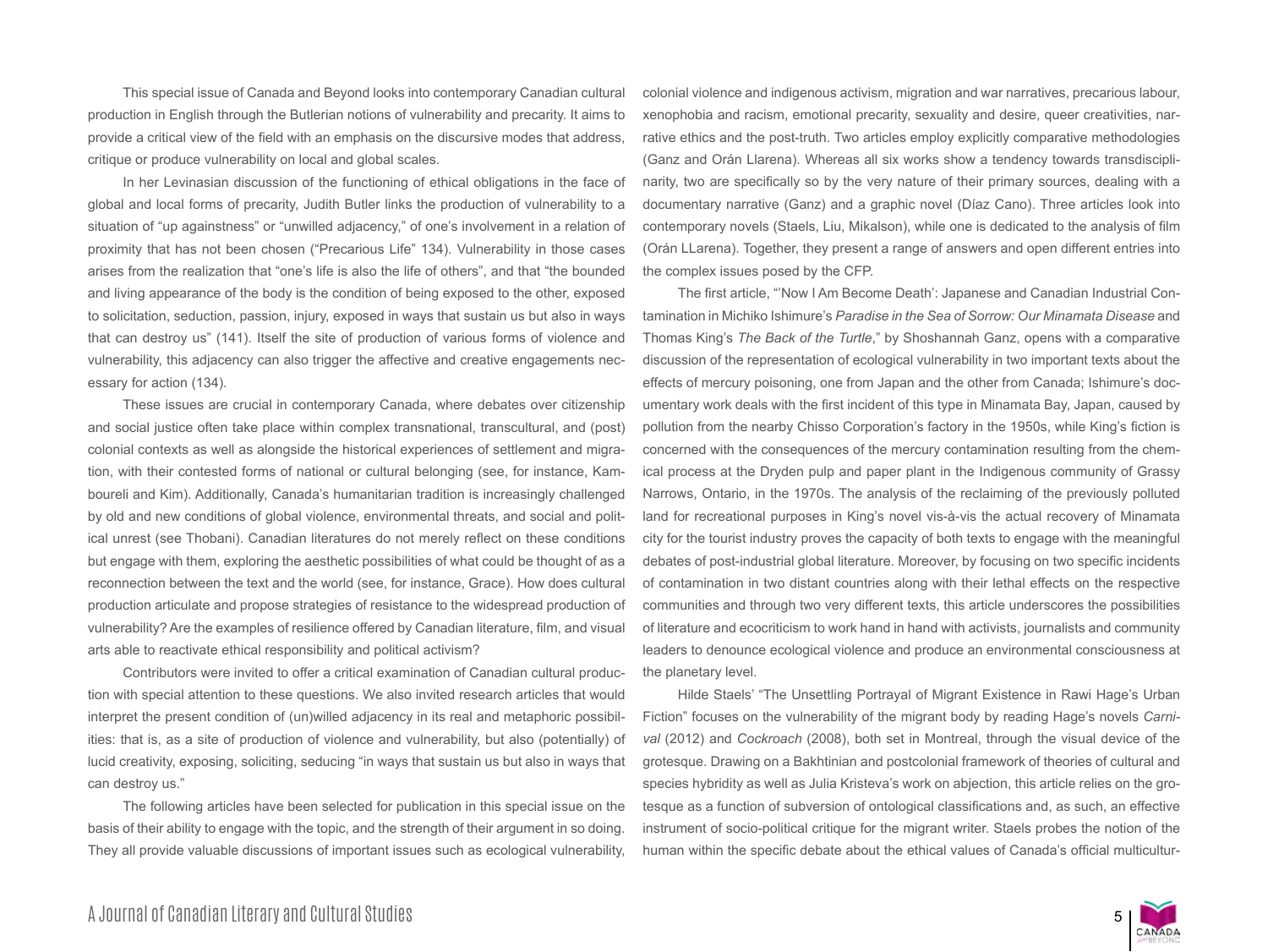alism to argue that, in Hage's fiction, the disorderly and disturbing representation of the male immigrant protagonist works through the grotesque mode to effect the destabilization of the multicultural body. Hage's narrative distance in both novels further advances this critique by increasing the sense of extreme isolation and estrangement in the reader. The presence of the abject as an object of disgust unveils the city's hostility towards the racialized other. Ultimately, the author claims, texts like Hage's highlight the precarity of the immigrant condition against the supposed benevolence of the multicultural state.

Also concerned with social isolation and hostility, "Chinatown Children during World War Two in *The Jade Peony*," by Zhen Liu, combines Judith Butler's definition of vulnerability as a situation of "up-againstness" and Mary Louise Pratt's theorization of the "contact zone" to approach the representation of Vancouver's Chinatown childhood in Wayson Choy's novel. This article's emphasis is on how the multiple modes of production of vulnerability affecting Chinese Canadians in the 1930s and 1940s include outside and inside, vertical and horizontal vectors of community and family relationships, as well as racism, chauvinism and sexism within and without the ghettoized community. Rather than as a "contact zone," then, which for Pratt is the space of creativity, Vancouver's Chinatown is perceived as a site of fear and anxiety about what Renisa Mawani has called "intimate proximities," a threatening mode of unwanted contact affecting the relations between Chinese Canadians and white Canadians, but also, equally prominent in Choy's book, between the former and the Japanese Canadian community, with whom they share urban space. The reading carefully reveals the particular elements by which the children characters in *The Jade Peony* are especially vulnerable to these multiple entries of violence and hostility that traverse the space of Chinatown.

In "Controlled Bodies, Mental Wounds: Vulnerability in Mariko and Jillian Tamaki's *Skim*," Coral Anaid Díaz Cano discusses the aptness of the graphic novel genre to mark the various sites of the subject's vulnerability through the artistic juxtaposition between images and words. The author draws on Butler's notions of linguistic injury as well as her definition of the domain of the (un)sayable to interrogate Mariko and Jillian Tamaki's story of a teenage Japanese Canadian girl struggling through affective relations that she has not always chosen, and the subtle modes of xenophobia that impinge on her life, acting in performative repetition. The focus on the tension between the visual and the linguistic, epitomized in the work by the presence of surveilling methods of institutional control over the protagonist and her classmates, succeeds in producing an interpretative transdisciplinary space in which the dismantling of classic binaries such as visible/invisible or silence/sound finds rich ground. Ultimately, Díaz Cano argues, through the hybridity of the genre, *Skim* manages to trespass and subvert the domain of the unsayable, highlighting, in so doing, the strategic possibilities of graphic novels to resist linguistic aggression, silencing and control.

Kaarina Mikalson's "The best tradition of womanhood': Negotiating and Reading Identities in Emma Donoghue's *Landing*" offers a different take on sexuality and race. Starting from an intersectional approach to identity, the author explores the vulnerability of those whose nationality, race and sexual orientation clash with white heteronormative social structures as well as the tension produced at the intersection between different identitary positions outside those structures. The reading zooms in on the intricacies of the love relationship between Donoghue's two female characters, white Canadian Jude from Ireland, Ontario, and South Asian Irish Síle from Dublin, Ireland, in the globalized context of travelling and electronic communication and through uneven personal circumstances. Inspired by Aihwa Ong's approach to citizenship and Sara Ahmed's articulations of queer mobilities and femme identity, the reading locates Donoghue's novel as part of the growing body of discourses of queer nationality both in Canada and Ireland. At the same time, Mikalson inquires into the validity of those discourses to resist the still dominant positions of social and cultural power.

Fabián Orán Llarena closes the volume with the article "Apocalypses Now: Two Modes of Vulnerability in *Last Night* and *The Mist*," a comparative analysis of human vulnerability in two apocalyptic films. Positing the apocalypse as the ultimate situation of exposure and, more specifically, of human awareness of injurability and death, Orán Llarena's Butlerian interpretation of *Last Night* (Don McKellar, 1998, Canada) and *The Mist* (Frank Darabont, 2007, USA) provides rich ground for the study of sociality and the possibilities of ethical engagements through affect. Moreover, a comparative reading of the two films reveals interesting contrasts in the modes of approach and articulation of the body's vulnerability. The author convincingly explains these contrasts in terms of the differing takes on national identity between Canada and the United States as well as the films' radically distinct temporalities: while McKellar's atypical pre-9/11 work approaches human vulnerability as a locus of ethical cohabitation, Darabont's post-9/11 take places considerable emphasis on the violence of human exposure, rearticulating the discourses of risk at the heart of the American ethos.

All the essays probe the political potential of literature, denouncing the hegemonic structures that produce vulnerability and examining the power of the cultural to resist and subvert those structures. They also succeed in looking at human vulnerability as a site of